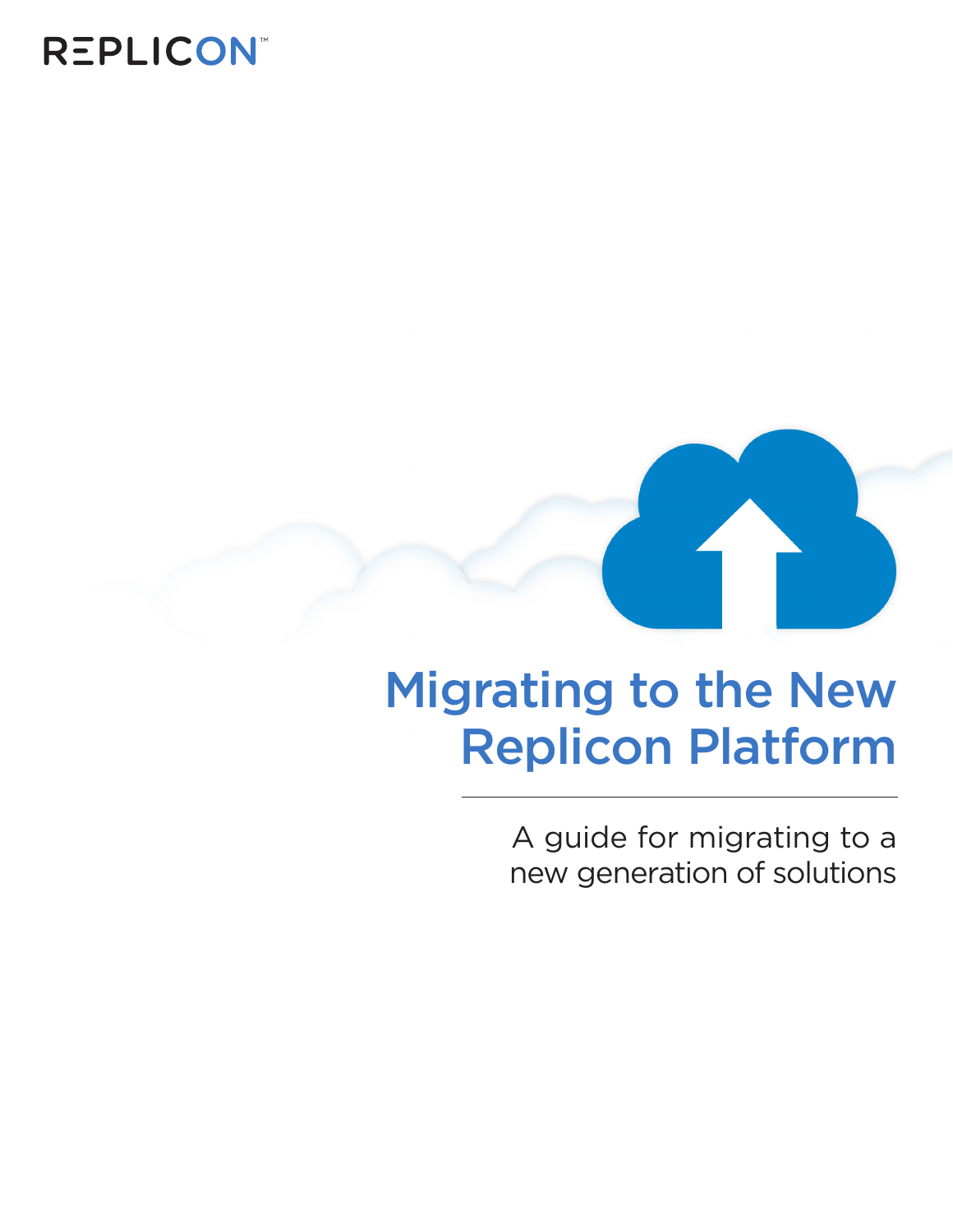At Replicon, we are all about empowering our customers to capture time quickly and accurately for any business need. Our latest release is a single, scalable platform designed to give you unrivaled capabilities to track and analyze time.

In addition to enhancing our entire platform and the products you use today, we are introducing four new solutions that provide greater visibility and comprehensive capabilities to improve productivity.

## Professional Services

- Maximize billable revenue
- ▶ Streamline time capture
- Allocate resources efficiently
- **Improve revenue forecasts**

### Projects & Programs

- ▶ Track project time and costs
- Deliver on-time, on-budget
- ▶ Optimize resource use
- Improve investment planning

## Time & Attendance

- Streamline payroll
- Eliminate time theft
- **Track time off and overtime**
- Reduce labor compliance risk

## Shared Services

- Realize economies of scale
- Detail chargebacks
- Plan resource demand
- **Insight into service requests**

## Gen3 will give you and your employees

- Improved user experience
- In context analytics
- Resource management
- Superior project execution
- Streamlined payroll management
- Enhanced full feature mobile platform

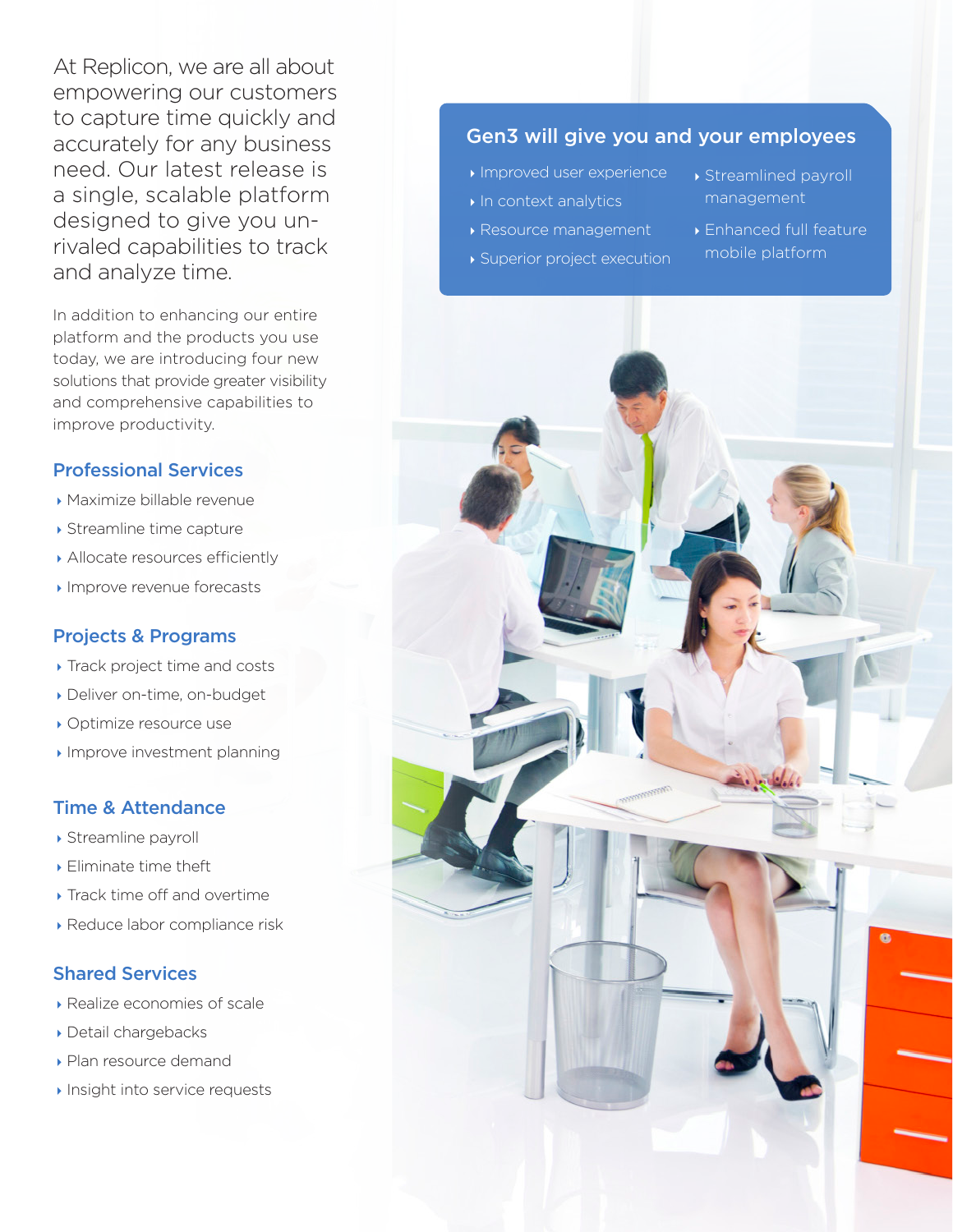#### Professional Services Management

#### Advanced analytics

▶ By user, by role, by process

#### Client management

Client Management workflow and dashboards—including reporting on all historical data, analytics for client profitability and project pipeline, and insight into agreed billing rates

#### Practice management

Insight into profitability, costs, and billing patterns by practice, as well as drill down to client and project

#### Resource management

- Patent pending embedded resource management functionality with seamless integration to timesheets
- Embedded workflow to find and assign resources based on availability and skill set
- Better forecasting through "place holder" resource allocations and capacity planning

#### Project management

- Superior usability with simplified task management, full billing rates management, and project dashboards & analytics
- Ability to create and manage fixed bid and time and materials projects

#### Billing management

Visibility into billable hours & dollars from analytics and time and expense monitoring

#### Absence Management (TimeOff)

#### Improved process control

- Approvals paths tied to the time off types (Sick, PTO, Company Holidays, etc.)
- Interactive calendar UI and expanded calendar views with the ability to add departments, direct reports, and outside users
- ▶ Booking time off for others

#### Improved reporting and analytics

- ▶ Time off balance & accrual data all reported in main UI
- ▶ Out-of-the-box accrual report template
- Improved self-service with real-time access to balances, usage, and accruals with no need to run reports
- More intelligent time off requests and approvals—users and supervisors get time off usage history that helps them process time off requests

#### Project and Program Management

#### Compliance and reporting

- ▶ Cost Capitalization
- **Hours & Cost Normalization**

#### Program management

- Understand at a summary level the performance of the entire project portfolio with the ability to track multiple projects rolling up into wider programs and initiatives
- Analyze costs and hours for each program and initiative

#### Resource management

- Patent pending embedded resource management functionality with seamless integration to timesheets (including timesheet pre-population functionality)
- Embedded workflow to find and assign resources based on availability and skill set
- Better forecasting through "place holder" resource allocations and capacity planning

#### Project management

Enhanced Project Management provides superior usability with simplified task management and project dashboards and analytics

#### Time and Attendance Management

#### **Usability**

- We have put historical timesheet reporting into the hands of all users, not just administrators, ensuring that everyone can understand where their time has been allocated in the past and make decisions going forward
- Single, easy-to-use format for all "in and out" time tracking
- New intuitive time tracking interface based on permissions and user role

#### Process control

- We have built a new cross-platform approval screen that allows supervisors the flexibility to manage the workflow for all time tracking processes
- All payroll processes can now be accessed through a payroll tab—making the critical month end financial tasks easily managed and controlled all in one console

#### New features

Premium Pay, Crew Timesheet, Day Timesheet, Paycodes on Timesheets, Multiple Daily Rates, and Timesheets Locked during payroll processing